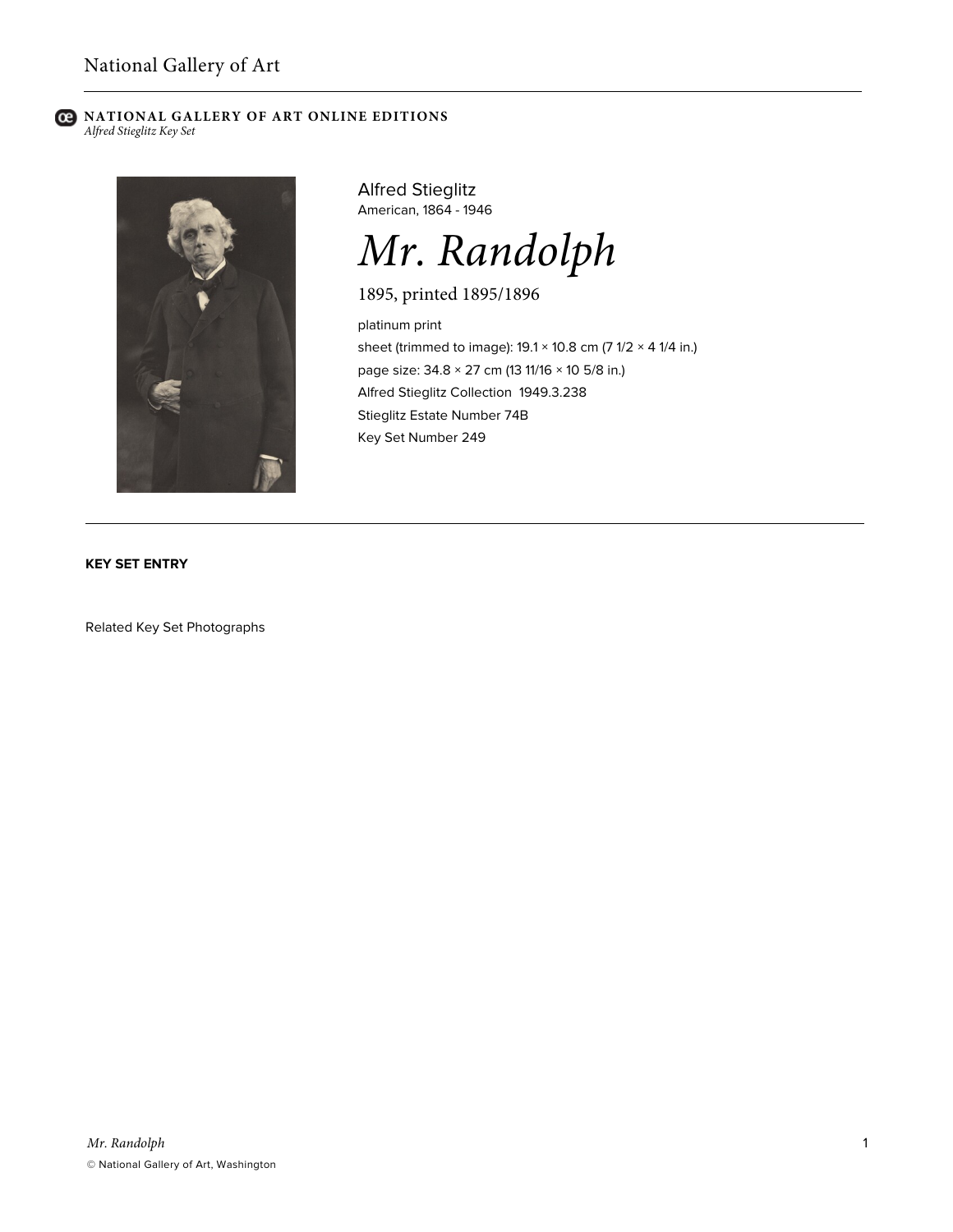**C** NATIONAL GALLERY OF ART ONLINE EDITIONS *Alfred Stieglitz Key Set*





Alfred Stieglitz *Professor Werner* 1895, printed 1895/1896 platinum print Key Set Number 247

Alfred Stieglitz *Mr. Randolph* 1895, printed 1895/1896 platinum print Key Set Number 248 same negative

Remarks

For more information about this photograph, see Key Set number 248.

## **INSCRIPTION**

by Alfred Stieglitz, on interleaving tissue, upper right, in graphite: Mr. Randolph.

# **PROVENANCE**

Georgia O'Keeffe; gift to NGA, 1949.